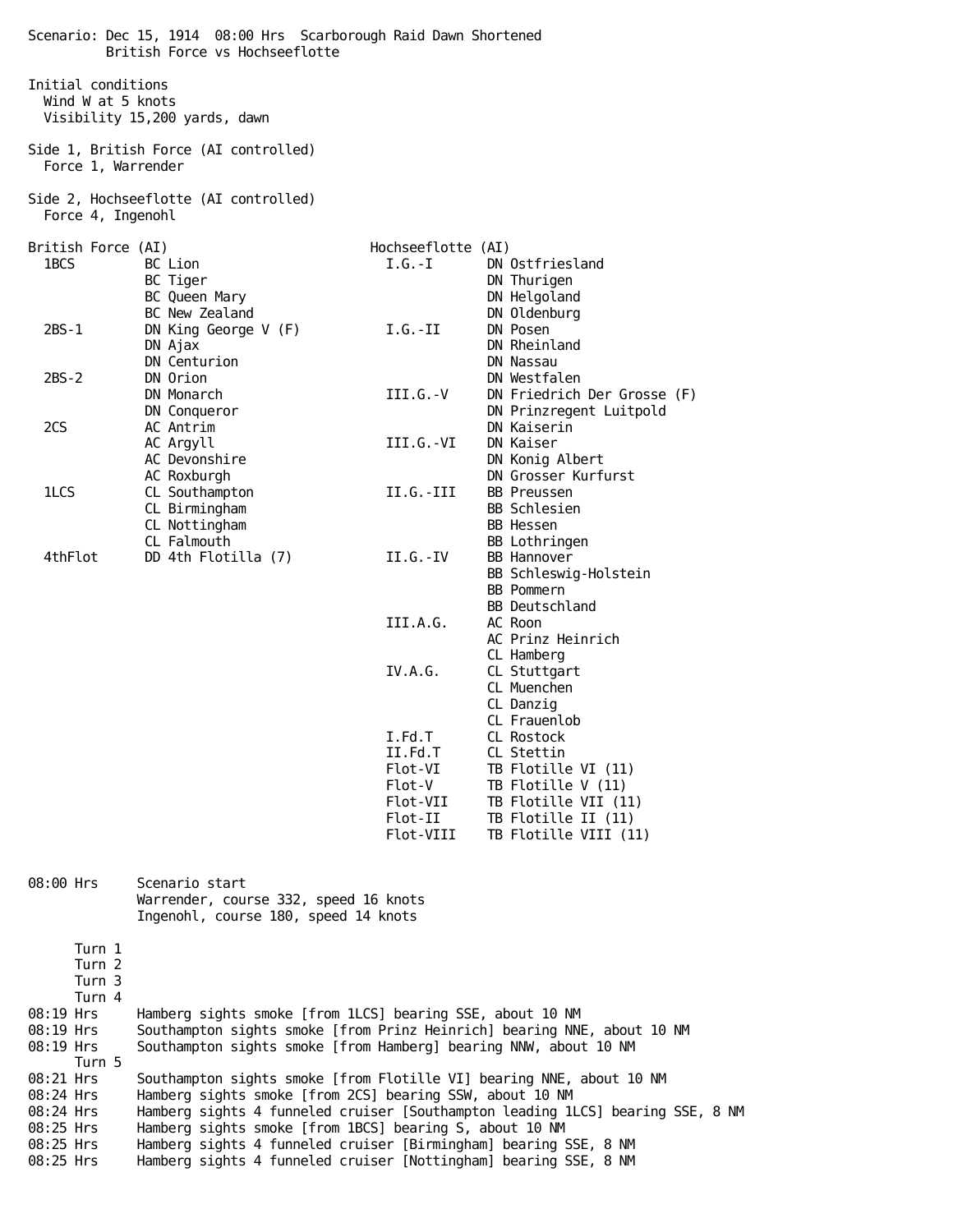08:25 Hrs Southampton sights smoke [from Roon] bearing NE, about 10 NM 08:25 Hrs Southampton sights 2 funneled cruiser [Prinz Heinrich] bearing NNE, 9 NM 08:25 Hrs Southampton sights 3 funneled cruiser [Hamberg] bearing NNW, 8 NM 08:25 Hrs Warrender deploys to starboard, King George V leading battleline, course 068 to take downwind position 08:25 Hrs 2CS stationed on King George V, 3 NM ahead 08:25 Hrs 1LCS stationed on King George V, 2.3 NM port bow 08:25 Hrs Sunrise Turn 6<br>08:27 Hrs Prinz Heinrich opens fire on Birmingham, range 17,100 yards 08:28 Hrs Birmingham sights smoke [from IV.A.G.] bearing N, about 10 NM 08:28 Hrs Birmingham opens fire on Hamberg, range 14,200 yards 08:29 Hrs Nottingham opens fire on Hamberg, range 13,950 yards<br>08:29 Hrs Falmouth opens fire on Hamberg, range 13,650 yards 08:29 Hrs Falmouth opens fire on Hamberg, range 13,650 yards<br>08:30 Hrs Warrender battleline closes range to continue enga Warrender battleline closes range to continue engagement, course 017 Turn 7 08:31 Hrs Falmouth sights smoke [from I.G.-I] bearing NNE, about 10 NM 08:31 Hrs Prinz Heinrich shifts fire to Falmouth, range 14,700 yards 08:32 Hrs Hamberg sights 4 funneled cruiser [Antrim leading 2CS] bearing SSW, 10 NM 08:32 Hrs Hamberg sights 4 funneled cruiser [Argyll] bearing SSW, 10 NM 08:32 Hrs Hamberg sights 4 funneled cruiser [Devonshire] bearing SSW, 10 NM 08:32 Hrs Hamberg sights 4 funneled cruiser [Roxburgh] bearing SSW, 10 NM 08:32 Hrs Hamberg opens fire on Falmouth, range 13,100 yards 08:34 Hrs Falmouth sights 8 destroyers [Flotille VI] bearing NNE, 7 NM 08:35 Hrs Warrender battleline closes range to continue engagement, course 002 08:35 Hrs Ingenohl deploys to port, Ostfriesland leading battleline, course 153 based on enemy bearing 08:35 Hrs III.A.G. stationed on Ostfriesland, 3 NM ahead 08:35 Hrs IV.A.G. stationed on Ostfriesland, 2.3 NM starboard bow Turn 8 08:36 Hrs Hamberg sights Lion class BC [Lion leading 1BCS] bearing SSE, 9 NM 08:37 Hrs Hamberg sights Tiger class BC [Tiger] bearing S, 9 NM 08:37 Hrs Prinz Heinrich sights smoke [from 2BS-1] bearing S, about 10 NM 08:39 Hrs Hamberg sights Lion class BC [Queen Mary] bearing S, 9 NM 08:40 Hrs Hamberg sights Indefatigable class BC [New Zealand] bearing S, 9 NM 08:40 Hrs Warrender battleline closes range to continue engagement, course 009 08:40 Hrs Ingenohl battleline closes range to continue engagement, course 202 Turn 9 08:43 Hrs Hamberg sights smoke [from 2BS-2] bearing S, about 10 NM 08:44 Hrs Lion sights smoke [from I.G.-II] bearing NNE, about 10 NM 08:45 Hrs Prinz Heinrich opens fire on Lion, range 17,200 yards<br>08:45 Hrs Warrender battleline closes range to continue engagem 08:45 Hrs Warrender battleline closes range to continue engagement, course 027<br>08:45 Hrs Ingenohl battleline closes range to continue engagement, course 196 Ingenohl battleline closes range to continue engagement, course 196 Turn 10 08:46 Hrs Lion opens fire on Prinz Heinrich, range 16,800 yards 08:46 Hrs Tiger opens fire on Prinz Heinrich, range 17,550 yards<br>08:47 Hrs Lion sights 4 funneled cruiser [Roon leading III.A.G.] Lion sights 4 funneled cruiser [Roon leading III.A.G.] bearing NE, 8 NM 08:47 Hrs Roon opens fire on Lion, range 17,500 yards 08:48 Hrs Lion sights Helgoland class DN [Ostfriesland leading I.G.-I] bearing NNE, 8 NM 08:48 Hrs Lion sights Helgoland class DN [Thurigen] bearing NNE, 8 NM 08:48 Hrs Lion sights smoke [from III.G.-VI] bearing N, about 10 NM 08:48 Hrs Lion sights smoke [from Rostock] bearing NE, about 10 NM 08:48 Hrs Lion sights smoke [from Flotille V] bearing NNE, about 10 NM 08:48 Hrs Queen Mary opens fire on Prinz Heinrich, range 17,150 yards 08:48 Hrs Ostfriesland opens fire on Lion, range 17,450 yards 08:48 Hrs Hamberg opens fire on Lion, range 12,550 yards 08:49 Hrs Lion sights Helgoland class DN [Helgoland] bearing NNE, 8 NM 08:49 Hrs Lion sights Helgoland class DN [Oldenburg] bearing NNE, 8 NM 08:49 Hrs Lion sights 3 funneled cruiser [Stuttgart leading IV.A.G.] bearing NNW, 7 NM 08:49 Hrs Lion sights 3 funneled cruiser [Muenchen] bearing NNW, 7 NM 08:49 Hrs Lion shifts fire to Ostfriesland, range 16,200 yards 08:49 Hrs New Zealand opens fire on Roon, range 17,350 yards 08:49 Hrs Thurigen opens fire on Lion, range 16,700 yards 08:49 Hrs Roon shifts fire to Tiger, range 15,800 yards 08:49 Hrs Prinz Heinrich shifts fire to Queen Mary, range 16,650 yards 08:50 Hrs Lion sights Westfalen class DN [Posen leading I.G.-II] bearing N, 8 NM 08:50 Hrs Lion sights Westfalen class DN [Rheinland] bearing N, 8 NM 08:50 Hrs Lion sights Westfalen class DN [Nassau] bearing N, 9 NM 08:50 Hrs Lion sights 3 funneled cruiser [Danzig] bearing NNW, 7 NM

08:25 Hrs Hamberg sights 4 funneled cruiser [Falmouth] bearing SSE, 9 NM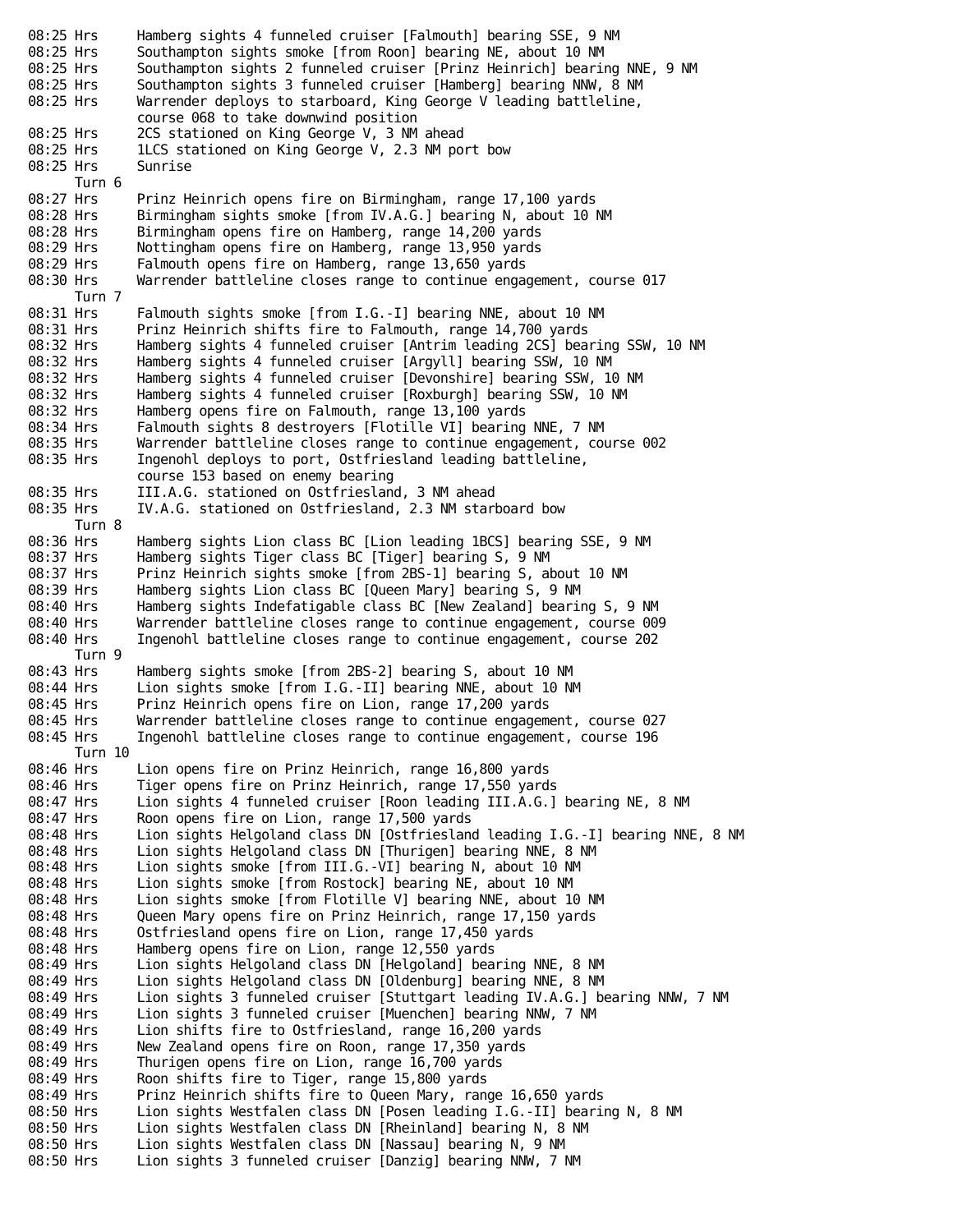08:50 Hrs Queen Mary shifts fire to Ostfriesland, range 16,150 yards 08:50 Hrs Helgoland opens fire on Lion, range 16,050 yards 08:50 Hrs Oldenburg opens fire on Lion, range 16,450 yards 08:50 Hrs Posen opens fire on Tiger, range 17,800 yards 08:50 Hrs Hamberg opens fire on Tiger, range 11,850 yards 08:50 Hrs 2BS-1 takes station to get support from battleline 08:50 Hrs Warrender battleline closes range to continue engagement, course 011 08:50 Hrs Ingenohl battleline closes range, course 249, current range 16350 yards Turn 11<br>08:51 Hrs Lion sights Westfalen class DN [Westfalen] bearing N, 8 NM 08:51 Hrs Lion sights smoke [from II.G.-III] bearing N, about 10 NM 08:51 Hrs Lion sights 2 funneled cruiser [Frauenlob] bearing NNW, 7 NM 08:51 Hrs Tiger shifts fire to Ostfriesland, range 14,350 yards 08:51 Hrs Helgoland shifts fire to Tiger, range 15,450 yards 08:51 Hrs Hamberg shifts fire to New Zealand, range 12,850 yards 08:51 Hrs Roon launches a torpedo at Lion 08:52 Hrs Hamberg sights King George V class DN [King George V leading 2BS-1] bearing S, 8 NM 08:52 Hrs Lion sights Kaiser class DN [Friedrich Der Grosse leading III.G.-V] bearing N, 8 NM 08:52 Hrs Lion sights Kaiser class DN [Prinzregent Luitpold] bearing N, 8 NM 08:52 Hrs New Zealand shifts fire to Thurigen, range 15,250 yards 08:52 Hrs Southampton opens fire on Hamberg, range 13,550 yards 08:52 Hrs Oldenburg shifts fire to Tiger, range 14,650 yards 08:52 Hrs Rheinland opens fire on Queen Mary, range 16,450 yards 08:52 Hrs Nassau opens fire on Lion, range 15,550 yards 08:52 Hrs Westfalen opens fire on Lion, range 16,050 yards 08:53 Hrs Hamberg sights King George V class DN [Ajax] bearing S, 8 NM 08:53 Hrs Lion sights Kaiser class DN [Kaiserin] bearing N, 8 NM 08:53 Hrs Lion sights Kaiser class DN [Kaiser leading III.G.-VI] bearing N, 8 NM 08:53 Hrs Lion sights smoke [from II.G.-IV] bearing N, about 10 NM 08:53 Hrs Lion sights 4 funneled cruiser [Rostock] bearing NE, 7 NM 08:53 Hrs King George V opens fire on Roon, range 17,550 yards 08:53 Hrs Posen shifts fire to Queen Mary, range 14,800 yards 08:53 Hrs Friedrich Der Grosse opens fire on Lion, range 15,600 yards 08:53 Hrs Prinzregent Luitpold opens fire on Lion, range 16,100 yards 08:53 Hrs Kaiserin opens fire on Tiger, range 17,450 yards 08:53 Hrs Prinz Heinrich shifts fire to Southampton, range 15,000 yards 08:54 Hrs Hamberg sights King George V class DN [Centurion] bearing S, 8 NM 08:54 Hrs Lion sights Kaiser class DN [Konig Albert] bearing N, 8 NM 08:54 Hrs Lion sights Konig class DN [Grosser Kurfurst] bearing N, 8 NM 08:54 Hrs Kaiser opens fire on Lion, range 16,550 yards 08:54 Hrs Konig Albert opens fire on Lion, range 17,050 yards<br>08:54 Hrs Roon shifts fire to Birmingham, range 14,500 vards 08:54 Hrs Roon shifts fire to Birmingham, range 14,500 yards Roon sights Orion class DN [Orion leading 2BS-2] bearing SSW, 8 NM 08:55 Hrs Ajax opens fire on Roon, range 16,700 yards 08:55 Hrs Grosser Kurfurst opens fire on Lion, range 16,250 yards<br>08:55 Hrs 2BS-1 takes station to get support from battleline 2BS-1 takes station to get support from battleline Turn 12 08:56 Hrs Roon sights Orion class DN [Monarch] bearing S, 8 NM 08:56 Hrs Centurion opens fire on Roon, range 16,850 yards 08:56 Hrs Konig Albert shifts fire to Queen Mary, range 16,000 yards 08:57 Hrs Roon sights Orion class DN [Conqueror] bearing S, 8 NM 08:57 Hrs Lion sights Braunschweig class BB [Preussen leading II.G.-III] bearing N, 8 NM 08:57 Hrs Lion sights Deutschland class BB [Schlesien] bearing N, 8 NM 08:57 Hrs Lion sights 7 destroyers [Flotille V] bearing NNW, 6 NM 08:57 Hrs Lion sights 9 destroyers [Flotille VII] bearing N, 6 NM 08:57 Hrs Monarch opens fire on Roon, range 16,950 yards 08:57 Hrs Falmouth opens fire on Hamberg, range 13,600 yards 08:57 Hrs Kaiser shifts fire to Tiger, range 13,500 yards 08:57 Hrs Grosser Kurfurst shifts fire to Queen Mary, range 15,250 yards 08:58 Hrs Lion sights Braunschweig class BB [Hessen] bearing N, 8 NM 08:58 Hrs Lion sights Braunschweig class BB [Lothringen] bearing N, 8 NM 08:58 Hrs Lion sights smoke [from Flotille II] bearing N, about 10 NM 08:58 Hrs Orion opens fire on Roon, range 15,600 yards 08:58 Hrs Conqueror opens fire on Roon, range 16,650 yards 08:58 Hrs Thurigen shifts fire to King George V, range 15,500 yards 08:58 Hrs Preussen opens fire on Lion, range 16,000 yards 08:58 Hrs Hessen opens fire on Tiger, range 17,450 yards 08:58 Hrs Danzig opens fire on Southampton, range 13,200 yards 08:58 Hrs Frauenlob opens fire on Southampton, range 13,050 yards 08:58 Hrs Rostock opens fire on Birmingham, range 13,450 yards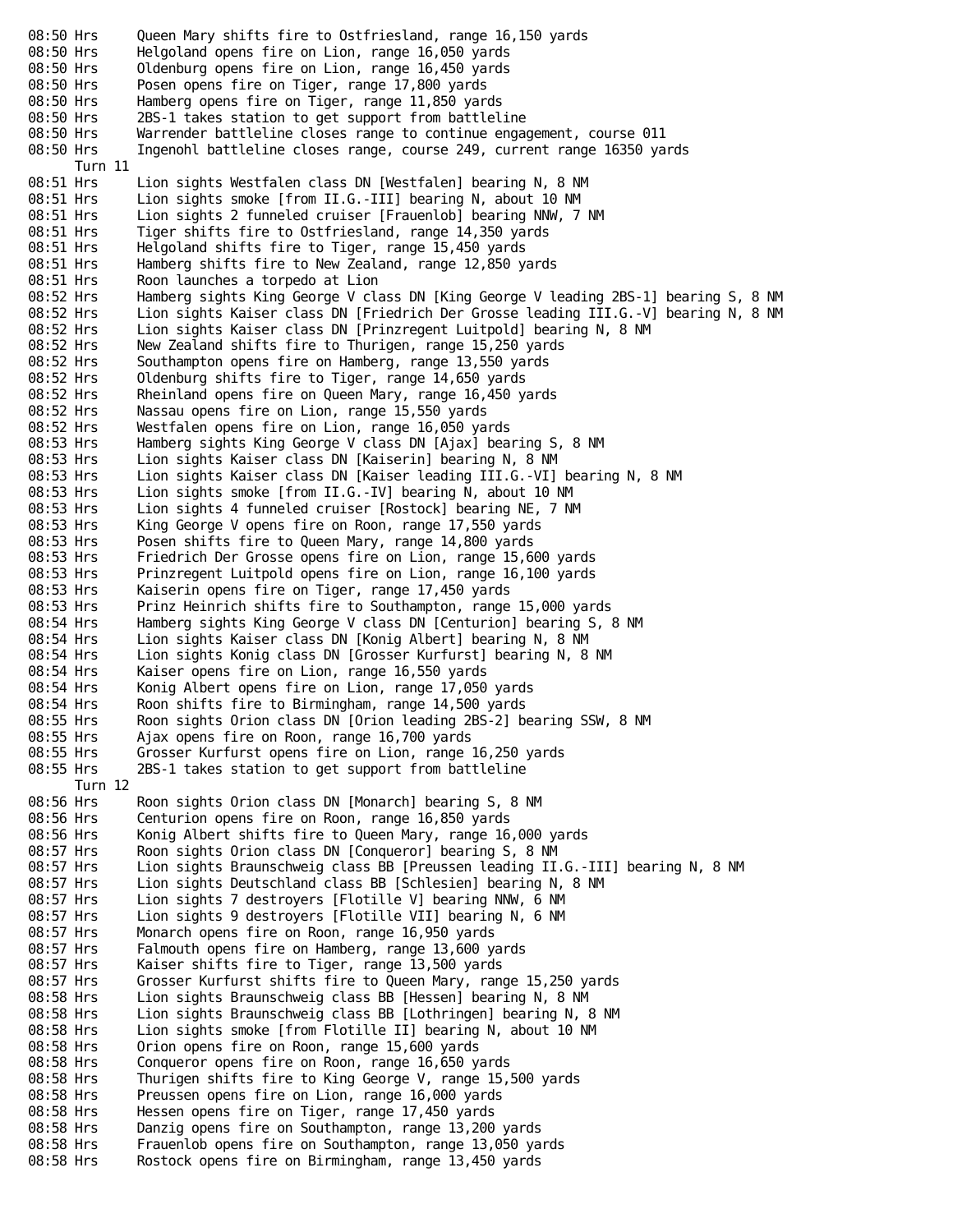08:59 Hrs Bostock sights 7 destroyers [4th Flotilla] bearing SSW, 6 NM 08:59 Hrs Lion sights Deutschland class BB [Hannover leading II.G.-IV] bearing N, 8 NM 08:59 Hrs Lion sights Deutschland class BB [Schleswig-Holstein] bearing N, 8 NM 08:59 Hrs Antrim opens fire on Roon, range 13,900 yards 08:59 Hrs Schlesien opens fire on Lion, range 15,400 yards 08:59 Hrs Lothringen opens fire on Lion, range 16,100 yards 08:59 Hrs Stuttgart opens fire on Southampton, range 13,100 yards 08:59 Hrs Muenchen opens fire on Southampton, range 13,050 yards 09:00 Hrs Lion sights Deutschland class BB [Pommern] bearing N, 8 NM 09:00 Hrs Lion sights Deutschland class BB [Deutschland] bearing N, 8 NM 09:00 Hrs Argyll opens fire on Roon, range 13,750 yards 09:00 Hrs Queen Mary loses 1 gun of A turret 09:00 Hrs Lion loses 1 gun of X turret<br>09:00 Hrs Hannover opens fire on Tiger, Hannover opens fire on Tiger, range 16,700 yards 09:00 Hrs Schleswig-Holstein opens fire on Lion, range 16,500 yards<br>09:00 Hrs Pommern opens fire on Tiger, range 17,450 yards Pommern opens fire on Tiger, range 17,450 yards 09:00 Hrs 2BS-1 takes station to get support from battleline Turn 13 09:01 Hrs Devonshire opens fire on Roon, range 13,600 yards 09:01 Hrs Roxburgh opens fire on Rostock, range 13,200 yards 09:01 Hrs Deutschland opens fire on Lion, range 16,250 yards 09:02 Hrs Lion turns away from Nassau to NE due to high damage 09:02 Hrs Lion maximum speed reduced by flooding 09:03 Hrs Ajax shifts fire to Thurigen, range 12,900 yards 09:03 Hrs Orion shifts fire to Helgoland, range 13,650 yards 09:03 Hrs Monarch shifts fire to Oldenburg, range 13,950 yards 09:03 Hrs Conqueror shifts fire to Posen, range 15,050 yards 09:03 Hrs Devonshire shifts fire to Prinz Heinrich, range 12,450 yards 09:03 Hrs Birmingham opens fire on Stuttgart, range 12,400 yards 09:03 Hrs Helgoland shifts fire to King George V, range 12,200 yards 09:03 Hrs Oldenburg shifts fire to Ajax, range 12,500 yards 09:03 Hrs Posen shifts fire to Centurion, range 14,000 yards 09:03 Hrs Rheinland shifts fire to Orion, range 13,950 yards 09:03 Hrs Nassau shifts fire to Monarch, range 14,200 yards 09:03 Hrs Konig Albert shifts fire to Tiger, range 6,800 yards 09:03 Hrs Preussen shifts fire to Queen Mary, range 12,550 yards 09:03 Hrs Schlesien shifts fire to New Zealand, range 13,600 yards 09:03 Hrs Hamberg shifts fire to Antrim, range 10,950 yards 09:03 Hrs Muenchen shifts fire to Birmingham, range 12,200 yards 09:03 Hrs Danzig shifts fire to Nottingham, range 12,500 yards 09:03 Hrs Frauenlob shifts fire to Falmouth, range 12,750 yards 09:03 Hrs Rostock shifts fire to Southampton, range 6,950 yards 09:03 Hrs Kaiser launches a torpedo at Lion 09:03 Hrs Lion uncontrolled flooding due to sea state 09:03 Hrs Lion SINKS 09:04 Hrs Ostfriesland loses E turret [guns lost: 2] 09:04 Hrs Rostock loses 1 primary gun starboard 09:04 Hrs Nottingham opens fire on Hamberg, range 7,400 yards 09:04 Hrs Ostfriesland shifts fire to Tiger, range 8,350 yards<br>09:04 Hrs Westfalen shifts fire to King George V, range 11,300 Westfalen shifts fire to King George V, range 11,300 yards 09:04 Hrs Friedrich Der Grosse shifts fire to Conqueror, range 14,800 yards 09:04 Hrs Prinzregent Luitpold shifts fire to Ajax, range 12,850 yards 09:04 Hrs Hessen opens fire on Tiger, range 11,750 yards 09:04 Hrs Lothringen shifts fire to Queen Mary, range 12,400 yards 09:04 Hrs Hannover opens fire on New Zealand, range 14,550 yards 09:04 Hrs Tiger turns away from Kaiserin to ENE due to high damage 09:04 Hrs Tiger maximum speed reduced by flooding 09:05 Hrs Queen Mary sights 7 destroyers [Flotille VIII] bearing NNW, 6 NM 09:05 Hrs Schleswig-Holstein opens fire on Tiger, range 12,950 yards 09:05 Hrs Queen Mary machinery damaged by flooding 09:05 Hrs 2BS-1 takes station to get support from battleline Turn 14 09:06 Hrs Ajax shifts fire to Prinz Heinrich, range 9,350 yards 09:06 Hrs Ajax loses 1 gun of B turret 09:06 Hrs Deutschland opens fire on Queen Mary, range 13,400 yards 09:06 Hrs Tiger maximum speed reduced by flooding 09:06 Hrs Queen Mary maximum speed reduced by flooding 09:07 Hrs King George V shifts fire to Helgoland, range 11,350 yards 09:07 Hrs Ajax shifts fire to Oldenburg, range 10,750 yards 09:07 Hrs Centurion shifts fire to Posen, range 11,800 yards